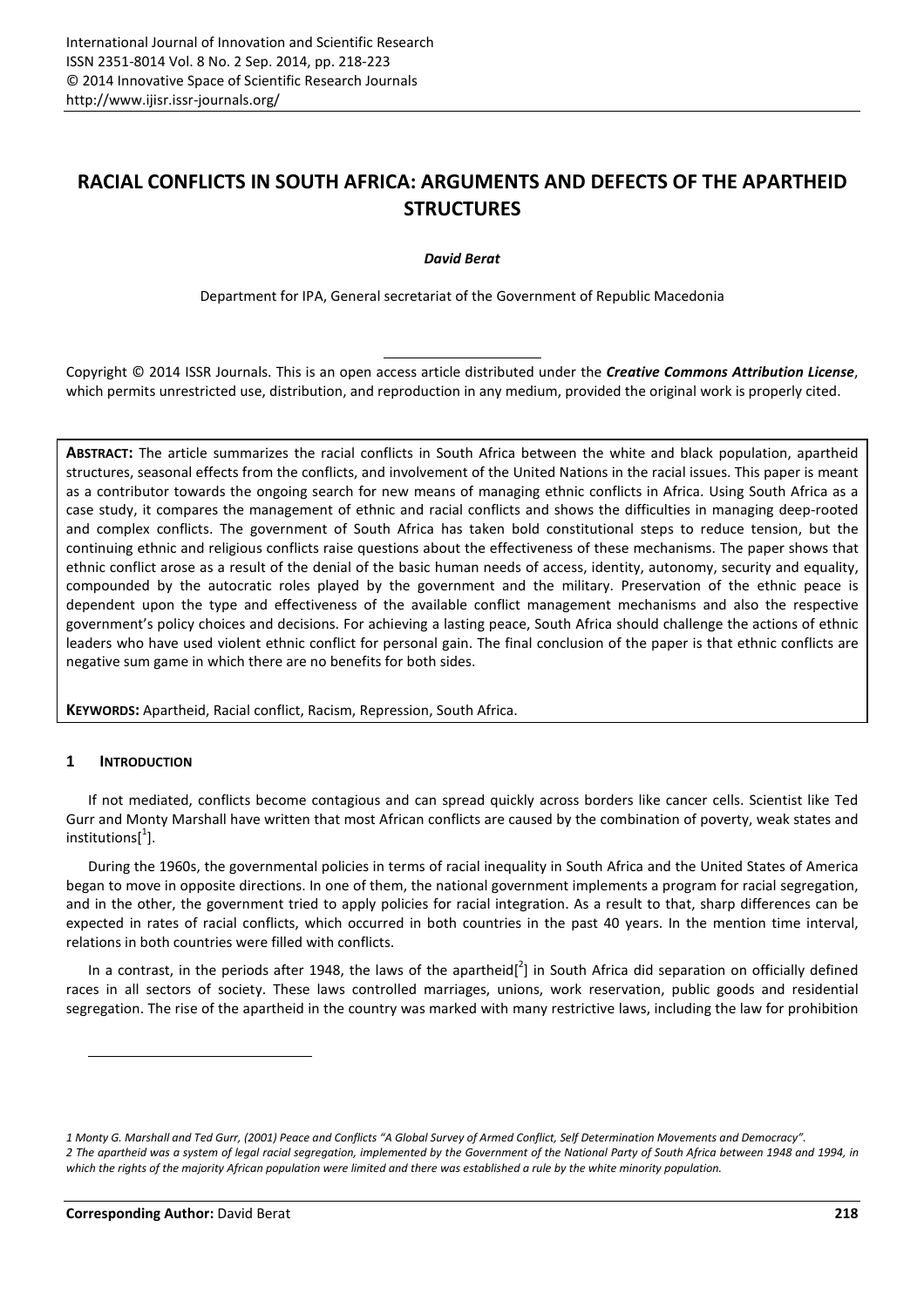of mixed marriages in 1949, and many other laws which forbid the stay of racial categories in the specific areas, known as homelands.

The black South Africans, Hindus and Coloureds<sup>[3</sup>] (and others who joined the movement against the apartheid) experienced a rise in state repression in South Africa. Since 1960, the state is increasingly attacking her opponents. The state repression forbids organizations, made political arrests, detain persons for long periods, without criminal act or any other reason. Despite these repressive measures, the racial clashes with the state authorities continue, and they are increased during the 1980s.

It is important to note that most of these conflicts were caused by colonialism, which compounded inter-racial conflict by capitalising on the isolation of racial groups. The divide and conquer method was used to pit ethnicities against each other, thus keeping the people from rising up against the colonisers. Distribution of economic resources was often skewed to favour a particular group, pushing marginalized group to use their ethnicity to mobilise for equality. Ethnicity has a strong influence on one's status in a community. Ethnic conflicts are therefore often caused by an attempt to secure more power or access more resources.

#### **2 THEORETICAL ARGUMENTS AND DEFECTS OF THE APARTHEID STRUCTURES, MOBILIZATION AND SEASONAL EFFECTS**

South Africa with over 40 million people has long been polarized along racial lines. The country is made up of whites, indigenous Africans, Coloreds and Indians. The black people form the majority of the population with about 30 millions people, the whites 5 million, and the Coloreds and Indians share 3 million. In South Africa class was determined by race, with black population at the bottom of the ladder. Indigenous Africans were forced to live in impoverished and segregated ethnic homelands under the apartheid regime.

I would like to start with an analysis of the effects before the repressive measures are taken by the state. For example, let's take the violent actions of the police, taken against black protesters. The research of Olivie and Olzak in the Witwaterswand-Vaal region in South Africa[<sup>4</sup>], concludes that the violence of the police and repression have great effects in rates of protests and conflicts, but in opposite direction. The state sponsored the repression, including arrests and detentions, which increased the conflicts rates, but decreased the rates of the anti-apartheid protests. Olivie explains that peaceful protests seek lower cost of labor and resources for them to suppress, then needed for conflicts. Despite that, he notices that the state repression escalate racial violence as the repression rates are intensified.

 According to the Report of the National Advisory Commission on Civil Disorders, it is concluded that almost always the incidents are connected with action by the police. All the great protests that took place in Harlem, Vats, New York and Detroit are caused by routine arrests of the black population for minor offences by the white members of the police. But the police are not just provocation. Their duty is to maintain order and to insure public safety in the disturbing living conditions in the ghetto, they are involved in more common and more sharper conflicts with the population in the ghettos then the population in other areas. So even do the ghettos have a greater number of black population, the police comes to symbolize white power, white racism and white repression.

Mc Adams[<sup>5</sup>] claims that, the political climate of repression against the black population and the lost of the external financial support of the black organizations reduce the rebellion of the black population. Former research, also suggest that police violence often increase the racial tension, depending on the scope of the police actions, crowd reactions and racial composition of the bystanders, participants and observers. Gerhard Mare states that these conflicts appear to be a response to the uneven development in South Africa, which caused ethnic groups to mobilize to complete for resources along ethnic and racial lines[<sup>6</sup>].

If we focus on one of these measures, we will realize that the police actions are more brutal on events who involve human rights protests, demonstrations against the apartheid, racial conflicts and attacks. For example, since 1960 South Africa is a state which is easy dominated. It is easy to notice that the violence against the black population by the police was

 $\overline{a}$ 

*<sup>3</sup> In South Africa, the Coloured known also as Bruinmense, Kleurlinge or Bruin Afrikaners are an ethnic group of mixed races who own Sub-Saharan African heritage, but it is not enough so they can be considered as black according to the law of South Africa.* 

*<sup>4</sup> Susan Olzak, Johan L.(1998), "Racial Conflict and Protest in South Africa and the United States".*

*<sup>5</sup> Doug McAdam (1982), "Political Process and the Development of Black Insurgency, 1930-1970".* 

*<sup>6</sup> Gerhard Mare and Hamilton C. (1987) "An Appetite For Power: Buthelezi' Inkatha and South Africa".*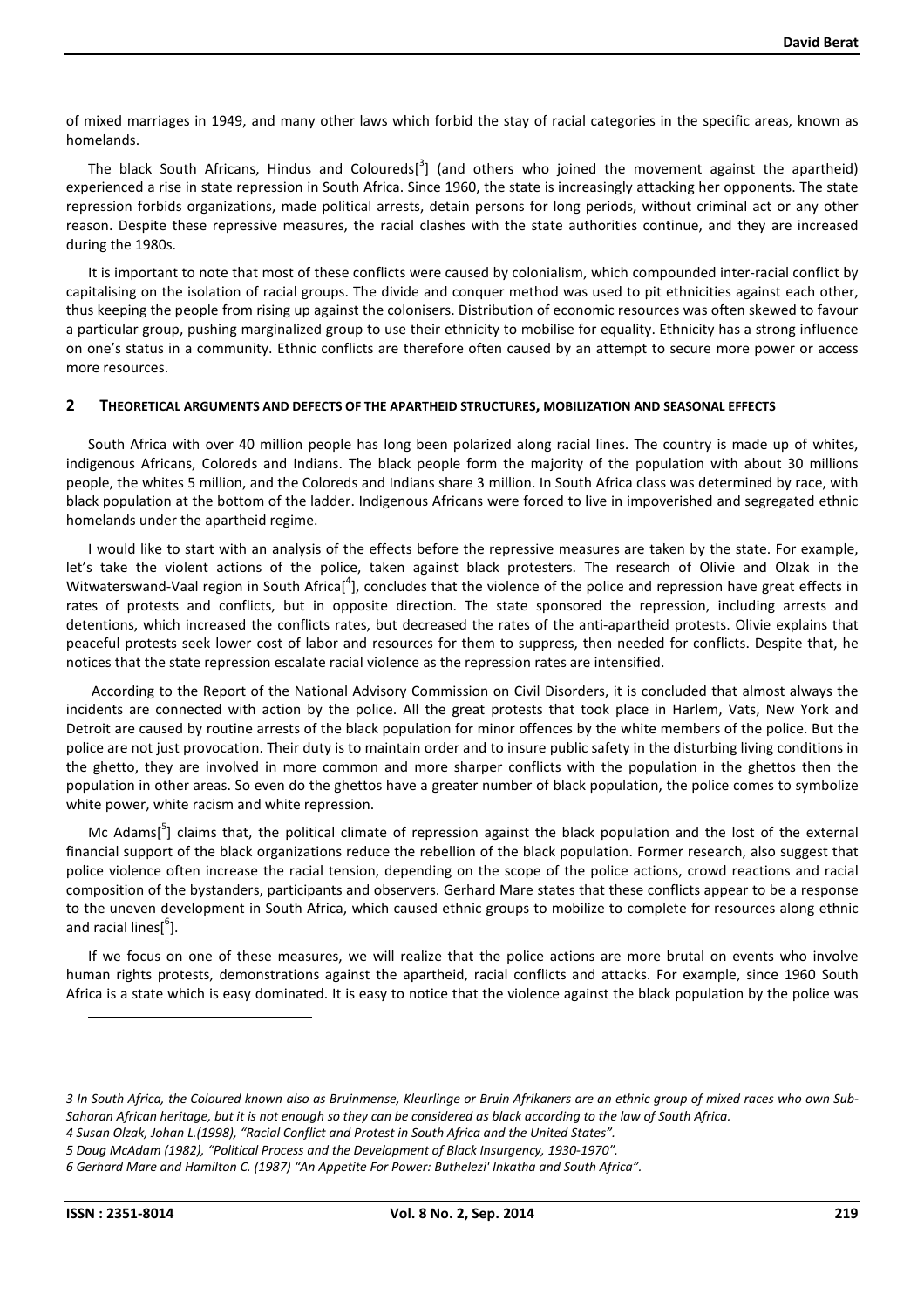noticed as extension of the African dominance and organ structure. The protests in the country are having anti-African or anti-white character, which means that the strong identification of the state power with political power in South Africa leads us to expect that the actions by the police in this country almost always have potential effects of racial mobilization.

Racism made it impossible for the indigenous Africans to enjoy the benefits of modernization in South Africa. The white rulers constantly discriminated against the Zulus, Xhosas and other black ethnic groups. The period between 1910 and 1947 exposed how economic racism consolidated the structures of white domination and black discrimination and exploitation. This was done through racist legislation against the black majority. These laws forced Africans to evacuate the major cities and move to remote settlements in an impoverished part of the country. In 1912, African elites rebelled by forming the African National Congress (ANC), which was meant to represent and defend black African rights. The black South Africans were deprived of their rights to own land through the enactment of the 1913 Natives Land Act. This legislation prevented blacks from producing food for themselves and from making money through agriculture. The government also regulated the job market, reserving skilled work for whites alone and denying black African workers the right to organize and form trade unions. Finally, the Pass Laws prevented blacks from moving freely between the homelands and the cities, thereby paving the ground for the introduction of apartheid.

Significant to the history of ethnic conflict in South Africa was the victory of the right-wing racist National Party (NP) in 1948 and the introduction of apartheid. The victory of the Afrikaner Nationalist Party consolidated white interests in the political and economic arena. The NP strengthened the discriminatory laws and championed the belief that Africans were inferior both biologically and culturally to whites and incapable of running their own affairs. The apartheid system served as a divide-and-rule strategy that limited black mobility and participation in socio-economic activities in the country, placing them at a structural disadvantage. Subsequent NP governments did not consider the basic needs of the African population when they created the homelands under the pretext of preserving national authority[ $^7$ ]. According to Mzala, the separate administration plan for the homelands was aimed at "retribalization" within the colonial framework of South Africa. It was an attempt to exclude the black majority from having a role in the administration of their own country[<sup>8</sup>]. The homelands or "Bantustans" were designed to distance the Africans from the fruits of economic development in the country and made them sources of cheap labor for white owned industries[<sup>9</sup>]. These Bantustans like KwaZulu-Natal, KwaNdebele, Bophuthatswana, and Lebowa where mainly characterized by poverty, overpopulation, underdevelopment and frustration $[10]$ .

Institutionalized racism and apartheid took control of black people's lives causing great hardships, poverty, despair and disease in the homelands. Because bad policy choices and denial of people's basic needs are seeds of conflict, the government of South Africa witnessed as a result, organized strikes by members of the banned African Nationalist Congress (ANC), and the Congress of South African Trade Unions (COSATU) with the support of the Union of Democratic Party (UDF). Violence also increased between 1976 and 1980 in the mostly black townships of Johannesburg and Soweto, where youth and school children were trying to make the townships ungovernable $[11]$ . The brutal police repression and closure of schools forced many youths to flee the townships and join the militant wing of the banned ANC where they continued the liberation struggle. Severity of racial and ethnical boundaries is connected with the concrete economic and political boundaries within the states. Such folding boundaries become accepted as issues of historical, law and social priority. Recent history of South Africa claims that conflict often leads to braking down of these boundaries, especially when they are reinforced by the state. The defect of the solid economic and political hierarchies based on the racial or economic boundaries encourages hostility, conflicts and violence. In South Africa, after the mid 1970s, when the first modifications of the apartheid are implemented, the ethnical mobilization and violence are significantly increased. The civil protests are increased during the 1980s and 1990s. The racial segregation in housing and other sectors in society are legally mandated till 1990.

Research show that racial conflict means confrontation between members of two and more racial population: white and black Africans in South Africa, and white and African Americans in the United States of America. The racial protest is a collective action that has the public or some representatives of the Government as her auditorium, and tries to present

l

*<sup>7</sup> Leroy Vail, (1989) The Creation Of Tribalism In Africa, James Currey, London.* 

*<sup>8</sup> Mzala (1988) Gatsha Buthelezi, Chief With A Double Agenda. Zed Books Limited. London and New Jersey.* 

*<sup>9</sup> Ivans, Evans (1997) Bureaucracy And Race. Native Administration In South Africa. South African Institute of Racial Relations. Johanesburg. 10 Chanaiwa, David (1993) "Southern Africa Since 1945", In , (eds), Ali Mazrui and Wondji, C., General History Of Africa Since 1935, Vol. 8, Heinemann. California. UNESCO.*

*<sup>11</sup> Kane-Berman, John (1993) Political Violence in South Africa, South African Institute Of Race Relations, Johanseburg. Pages: 29-31.*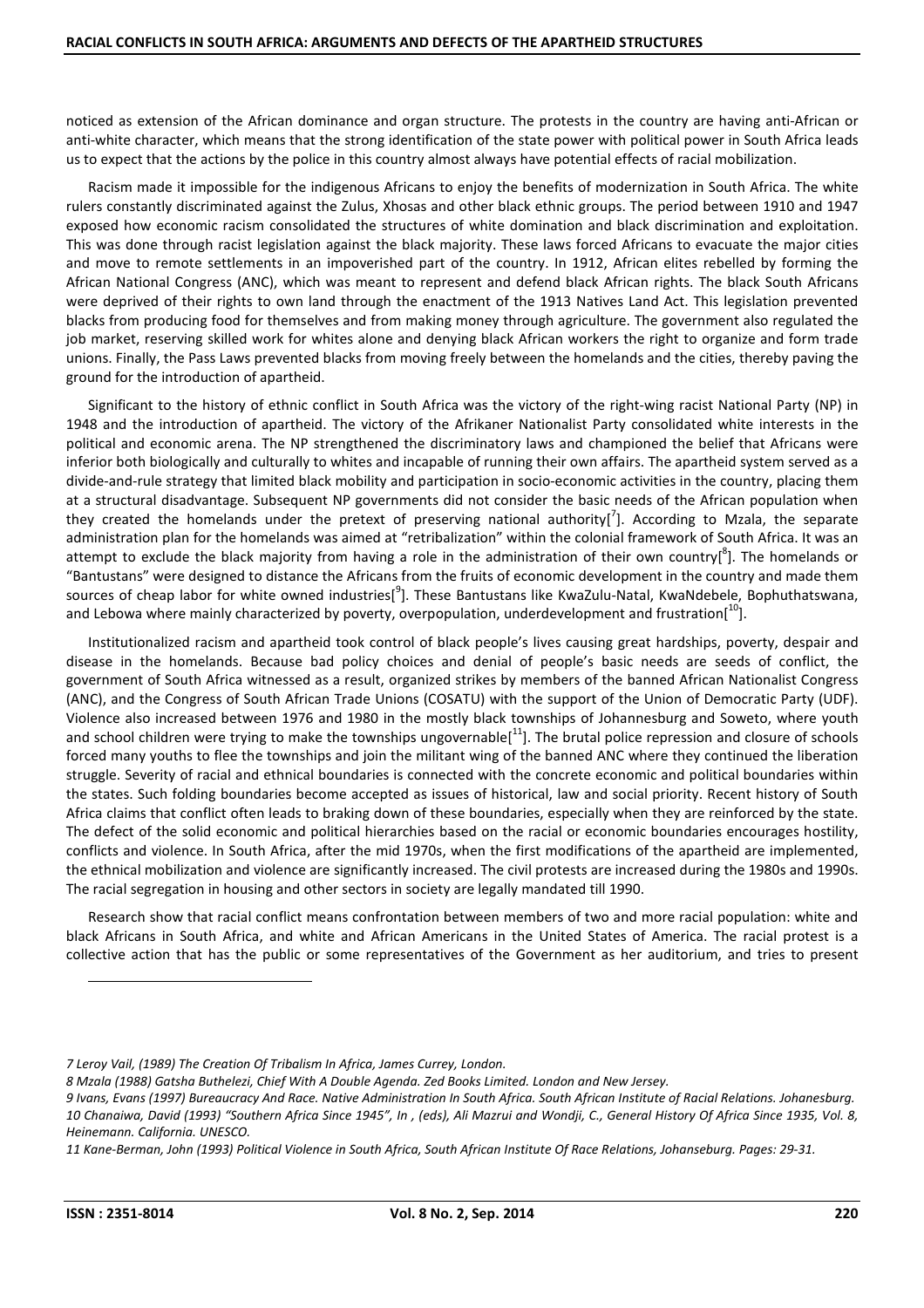complaints that are experienced by the racial group. The march for civil rights represents a prototype for these actions. Still, it is useful to have in mind that the location for civil rights protests is different in the both countries, based on different laws that are referring to racial and civil disobedience. For example, in South Africa the racial protests were often held at funerals, weddings, plays and annual celebration, because these were the only legal form of group meeting for black Africans till February 1990. Opposite to this, the civil protest for human rights of the white Americans were held at governmental offices in the United States of America.

#### **3 RACIAL CONFLICT AND THE UNITED NATIONS**

Due to the fact that India and Pakistan sent appeals to the General Assembly of the United Nations for the committed discrimination toward the Hindu and Asian population, the General Assembly adopts the following resolutions that are covering:

- South Africa to modify their policies;
- United Nations members to take regulatory actions against South Africa;
- Establishment of special committees who will explore the situation and recommend actions;
- Security Council to use economical sanctions or to consider the exclusion of South Africa from the United Nations; and
- Specialized agencies to convince South Africa to modify its policies.

In 1955, South Africa refused to participate in the session of the General Assembly and refused to participate in the committee meetings. In 1970, the Assembly has doubted the legitimacy of South Africa but due to technical reasons, delegates are allowed to participate in the session. But, on 12.11.1974, the General Assembly confirmed the decision of the President and exclude South Africa from participation on the 29-th session.

The Security Council is involved in this issue in 1960, after the Sharpeville massacre, in which 250 black protesters were hurt and 69 killed for protesting for the adopted laws in South Africa. On 01.04.1960, the Security Council adopted a resolution that claims that continuing racial policies of South Africa can threaten international peace and security.

In 1962, the Security Council asked the following actions from the members states:

- To terminate diplomatic relations with South Africa;
- To close the ports in South Africa;
- Prohibition of all import and export in South Africa; and
- Denial of landing aircrafts from South Africa.

#### **4 CONCLUSION**

The racial conflicts in South Africa represent one of the biggest issues in the United Nation history. African countries today face greater challenges to peace and stability than ever before. The countries of sub-Saharan Africa, including Sierra-Leone, Ivory Coast, Liberia and the Democratic Republic of Congo, are a volatile mix of insecurity, instability, corrupt political institutions and poverty. Alarmingly, most of these countries lack the political will to maintain previous peace agreements, and thus have fallen prey to continuous armed ethnic conflict<sup>[12</sup>].

South Africa has concluded a difficult transition to democratic rule. The country bears the responsibility to steer the continent away from the repression of authoritarian government towards a path of social and economic development and good governance. The dual processes of transition and transformation need nothing less than a vibrant economy in which the basic needs of citizens are taken care of. They also require a state and society with a sense of shared destiny where racial and ethnic identities are harnessed positively as a uniting force rather than divisive factor or an impediment to nation building.

l

*<sup>12</sup> Monty G. Marshall and Ted Gurr, (2003) "Peace and Conflict 2003: A Global Survey Of Armed Conflicts, Self Determination Movements and Democracy".*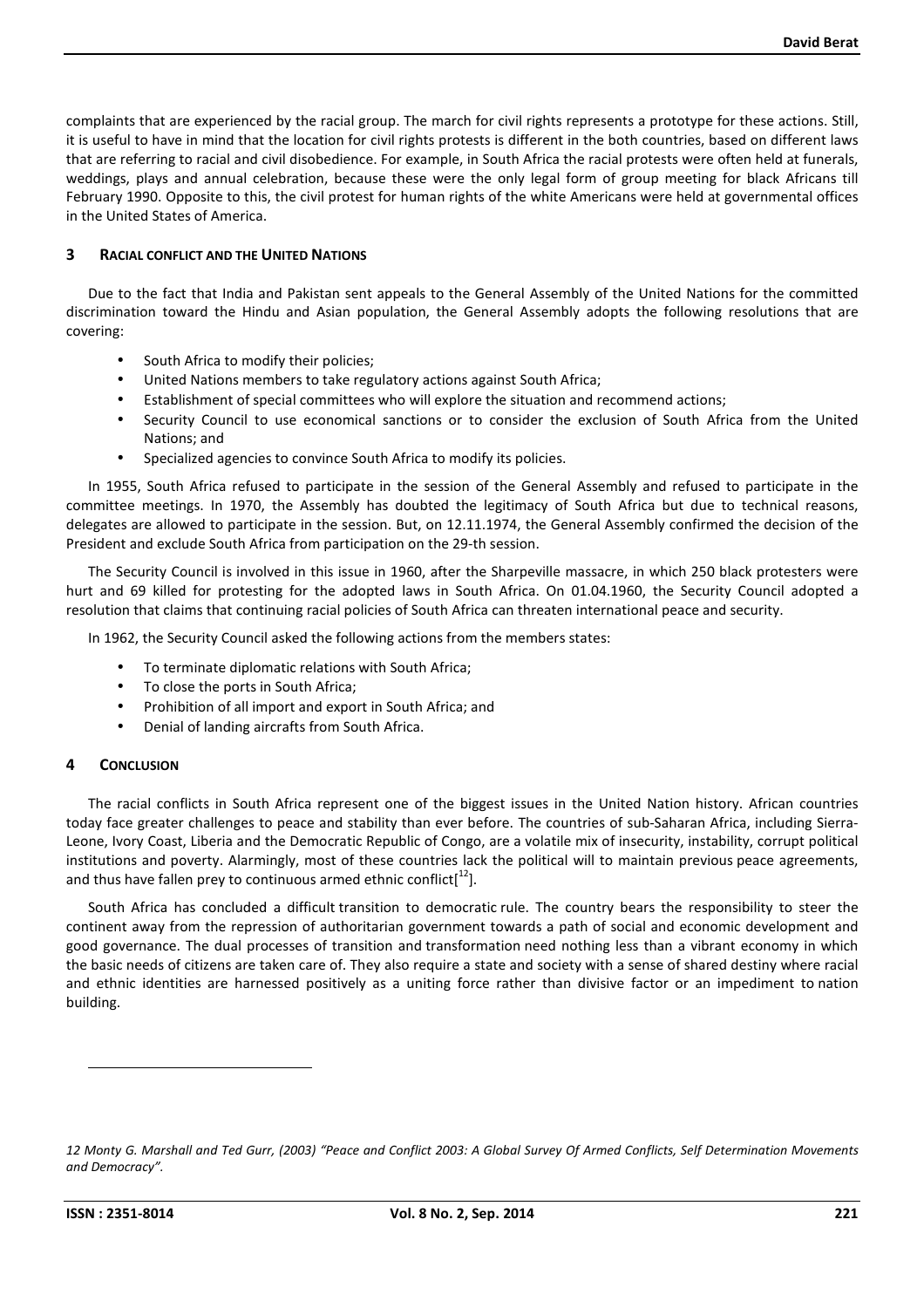In South Africa's transition process, Mandela's charisma helped the African national Congress (ANC) to pursue the path of negotiation, accommodation and confidence building for managing the ethnic diversity problem, though some South African whites still complain of dominant party favouritism, following ANC's second election victory of 1999. The South African people defied the pattern of their past and broke all the rules of social theory to forge a powerful spirit of unity from a shattered nation $[13]$ .

In South Africa, after a difficult and courageous political negotiation between the country's various interest groups, the state has prevented further violence by developing multiple democratic approaches to create a foundation for peace and security. The architects of the new South African constitution crafted an impressive document aimed to heal the wounds of the past and establish a society based on social justice, fundamental human rights and rule of law. The constitution guarantees freedom of association, languages and religion and includes a bill of rights.

The government has also created affirmative action packages for disadvantaged groups, which emphasise "management of diversity". They are meant, among other things, to address the structural racism created by the apartheid state. The structure of the South African government was constitutionally changed to make way for a government of national unity. Power-sharing mechanisms were included in the constitution to prevent the ethnic or racial domination of any group. The composition of the new government confirms a trend towards accommodation and tolerance, which also helped to legitimise the government.

The constitution dismantled the homelands. This act signified the end of apartheid. As mentioned above, the conditions in the black reservations were inhuman. Poverty was endemic and social amenities and jobs were scarce. The neglect of the homelands and townships made the people vulnerable to ethnic entrepreneurs and warlords who were fighting for power and economic resources. Following the dismantling of the ethnic homelands, the constitution provided for the creation of nine provinces in place of the former four provinces that existed during apartheid. This decision aimed to distribute power between sub-national units. The provinces enjoy relative autonomy, thus helping to de-escalate conflict. The next step taken towards peaceful conflict management was the establishment of the Truth and Reconciliation Commission (TRC) chaired by Arch-bishop Desmond Tutu, which helped to heal the wounds inflicted by the apartheid system. It also helped to inculcate a commitment to accountability and transparency into South African public life.

With the final step the ANC government took was meant to address the roots of economic inequalities. The ANC introduced an ambitious plan of action called the "Reconstruction and Development Programme" (RDP). The RDP was aimed at encouraging disadvantaged groups, especially blacks, to participate equally with others in business.

 $\overline{a}$ 

*<sup>13</sup> Waldmeir, M. Holman (1994) "A Powerful Spirit A Unity".*